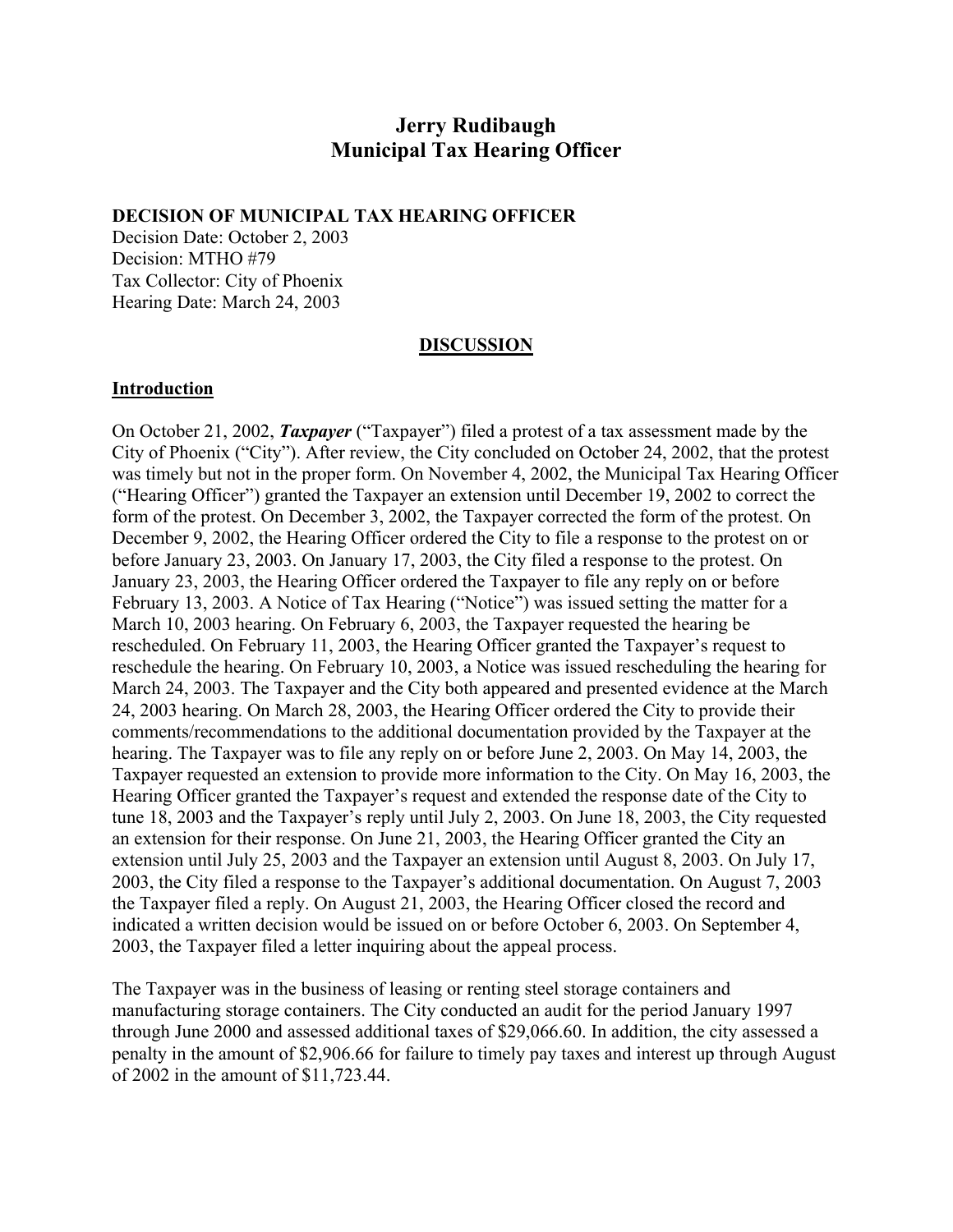# **City Position**

The Taxpayer failed to maintain or provide records to support their claim that revenues were exempt from tax or that tax was paid on the purchases. According to the City, every effort was made during the audit to obtain documentation that non-taxed revenues were exempt from tax. The City asserts that City Code Section 14-350 ("Section 350") requires that taxpayers keep and preserve adequate records to determine the amount of tax for which they are liable. Further, City Code Section 14-360(a) ("Section 360(a)") states "all deductions, exclusions, exemptions, and credits provided in this Chapter are conditional upon adequate proof and documentation of such as may be required either by this Chapter or Regulation". The City reviewed and provided the following comments to documentation provided by the Taxpayer prior to the hearing:

- 1. A claimed exemption for Indian Tribe ("*Tribe*") would be allowed if the Taxpayer provides documentation to show that the order and delivery of the product occurred on the reservation;
- 2. A claimed exemption for *ABC* Contractors ("*ABC*") was disallowed because it was not apparent that the *ABC* sells raw materials that are incorporated into construction contracting;
- 3. A claimed exemption for *DEF* Equipment ("*DEF*") was disallowed because *DEF* is not in the business of selling fire equipment;
- 4. A prime contractor's certificate from *GHI* Services ("*GHI*") was disallowed because it does not include any information about the sub-contractor or project information;
- 5. An exemption certificate for *JKL* ("*JKL*") does not indicate why a transaction would be exempt;
- 6. The Taxpayer provided sufficient documentation to demonstrate that *MNO Hospital* ("*MNO*") was a qualifying exempt hospital;
- 7. A claimed exemption for *PQR* Corporation ("*PQR*") was disallowed because *PQR* does not sell mining supplies; and,
- 8. A claimed exemption for *STU* ("*STU*") was disallowed because *STU* does not sell mining supplies.

Subsequent to the hearing the Taxpayer provided additional documentation to demonstrate certain sales were exempt and that some transactions were non-taxable. After review, the City recommended adjustments to the original assessment. The City re-calculated the error rate for rental of tangible personal property to be 0.3647 percent and the error rate for retail sales to be 5.2170 percent. As a result, the privilege license tax was revised from \$18,326.43 to \$11,856.85.

Subsequent to the hearing, the Taxpayer also provided documentation for some of the fixed assets for 1998, 1999, and 2000. After review, the City concluded that the Taxpayer built many of their fixed assets and they had documents to show how much was for materials. The Taxpayer was able to show that some of the materials were taxed upon purchase and thus not subject to use tax. As a result, the City recommended the assessment be adjusted for these items. While the Taxpayer provided invoices for aluminum purchased from *XYZ* Aluminum ("*XYZ*") on which tax was paid, the City rejected the documentation because the aluminum could not be identified to the twelve-foot PV series trailers in 1999.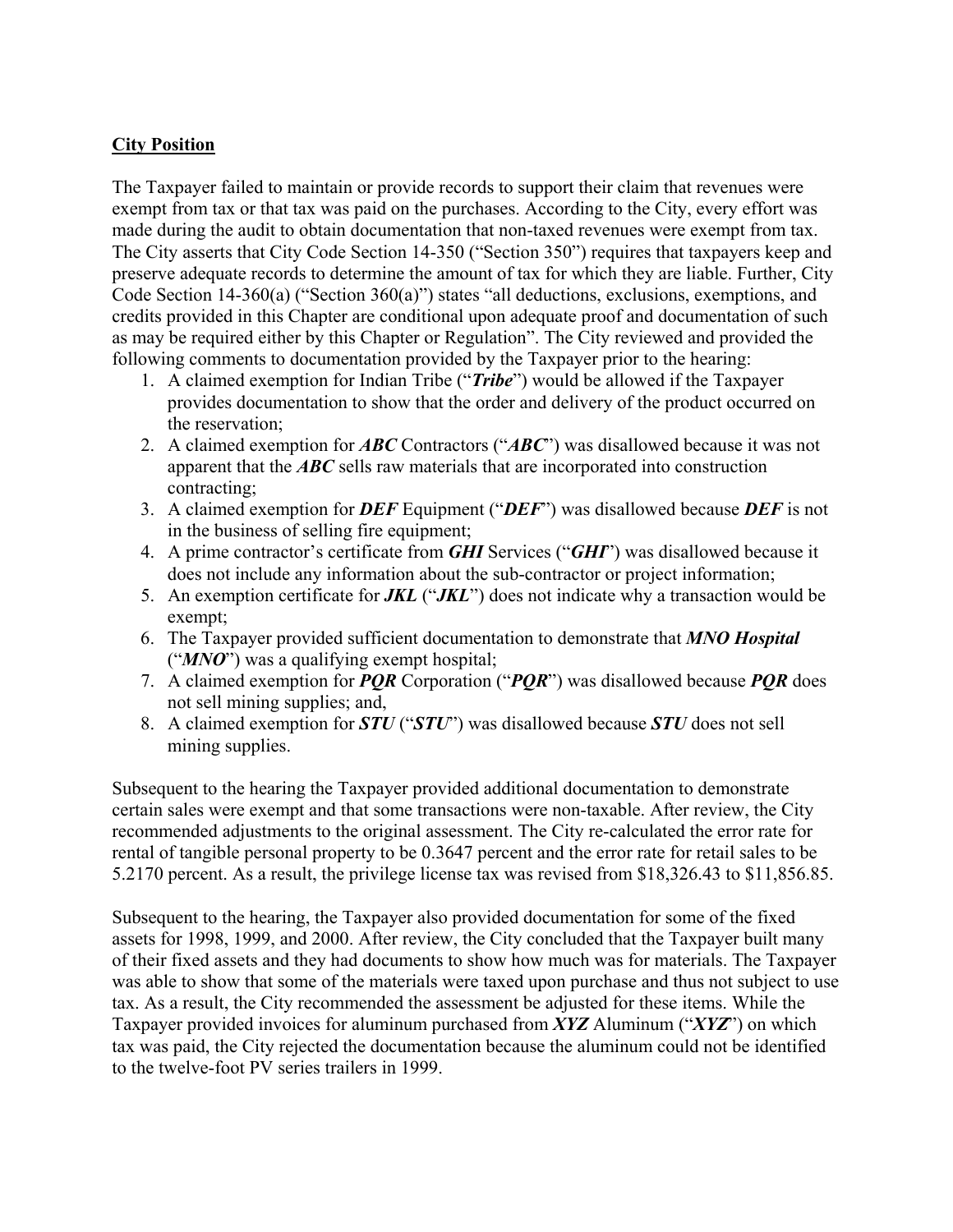The City utilized the amount of materials and parts for all fixed assets from 1998, 1999, and 2000, excluding the twelve foot PV series trailers for 1999, to determine the amount subject to use tax. As a result, the City concluded that the percentage subject to use was 55.1919 percent. The City recommended that percentage be applied to 1997 when no documentation was available and to the twelve-foot PV series trailers from 1999 when documentation could not be identified to the trailers. Utilizing the 55.1919 percent, the City recommended the use tax assessment be revised from \$17,889.43 to \$9,907.22. Because the revised tax due was now less that ten percent of the total tax paid for the audit period, the City recommended the penalty of \$2,906.66 be waived.

# **Taxpayer Position**

The Taxpayer protested the tax assessment made by the City and asserted the total amount of taxes, penalties and interest due should be no more than \$7,000.00. According to the Taxpayer, many of the sales picked up by the City in the audit were sales that were exempt from the City tax. The Taxpayer provided additional resale certificates to the City in order to demonstrate the sales were exempt. Subsequent to the hearing, the City received the Taxpayer's additional documentation resulting in revisions to the City's tax assessment. In its August 7, 2003 letter, the Taxpayer indicated they were in agreement with the City's revised assessment for exempt sales.

The Taxpayer also protested the City's assessment of use tax in the amount of \$17,889.46. According to the Taxpayer, the majority of the assessment was on twelve-foot PV trailers built by the Taxpayer. The Taxpayer asserted they have already paid taxes on the materials used to make the trailers. According to the Taxpayer, the trailers are primarily made from aluminum and the Taxpayer pays taxes on all the aluminum they purchase. Further, the Taxpayer asserted they provided the City with a bill of materials that proves what the trailers are made of.

# **ANALYSIS**

During the audit period, the Taxpayer had underreported rental income from tangible personal property pursuant to City Code Section 14-450 ("Section 450") and underreported retail sale revenues pursuant to City Code Section 14-460 ("Section 460"). While the Taxpayer had claimed that some of the revenues were exempt from tax, the Taxpayer failed to provide sufficient documentation to support their claim pursuant to Section 360(a). As a result, the City's initial assessment was proper. At the hearing, the Taxpayer provided additional documentation in support of its claimed exemptions. It was proper for the City to revise the error rate to reflect the new documentation provided by the Taxpayer. Accordingly, we approve the City's revised privilege license tax of \$11,856.85.

Similarly, the Taxpayer also had unreported use tax purchases during the audit period. The majority of the use tax was on twelve-foot PV trailers built by the Taxpayer. While the Taxpayer claimed they had already paid taxes on the materials used to make the trailers, no documentation was provided during the audit process to support the Taxpayer's claim. As a result, the City's original assessment was proper. At the hearing and subsequent to the hearing, the Taxpayer provided additional documentation to support its claim. It was proper for the City to review the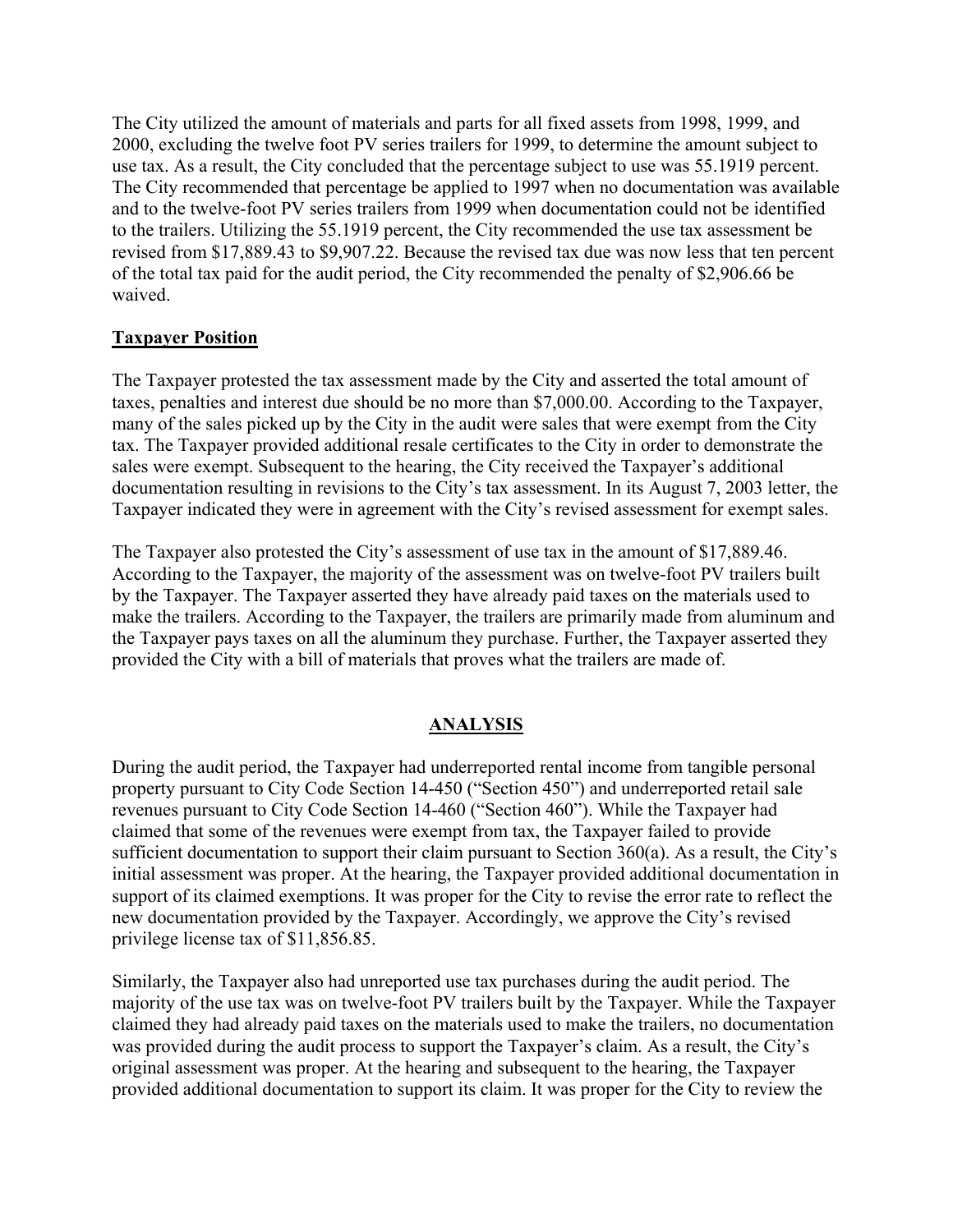additional documentation and revise the use tax. It was also reasonable for the City to utilize the same percentage subject to use tax for 1997, when no documentation was available, as was calculated for 1998, 1999, and 2000. The only issue remaining was whether or not the City did not allow sufficient credit for the aluminum used to build the twelve-foot PV series trailers. While the method utilized by the City appears to be reasonable, we are concerned whether that provides a sufficient credit for the taxes paid on the aluminum utilized in building the trailers. It is the Hearing Officer's understanding that the aluminum was purchased to be used in building the trailers and tax was paid on the aluminum purchase. It is further the Hearing Officer's understanding that while each aluminum purchase may not be identifiable to a specific trailer, the purchase as a whole was utilized in building the twelve-foot PV series trailers. Based on the above, we shall order the City to recalculate the use tax assessment after allowing the Taxpayer credit for the taxes paid on the aluminum. Lastly, we find the City's recommended waiver of the penalty to be appropriate since the revised tax due was now less than ten percent of the total tax.

#### **FINDINGS OF FACT**

- 1. On October 21, 2002, the Taxpayer filed a protest of a tax assessment made by the City.
- 2. After review, the City concluded on October 24, 2002 that the protest was timely but not in the proper form.
- 3. On November 4, 2002, the Hearing Officer granted the Taxpayer an extension until December 19, 2002 to correct the form of the protest.
- 4. On December 3, 2002, the Taxpayer corrected the form of the protest.
- 5. On December 9, 2002, the Hearing Officer ordered the City to file a response to the protest on or before January 23, 2003.
- 6. On January 17, 2003, the City filed a response to the protest.
- 7. On January 23, 2003, the Hearing Officer ordered the Taxpayer to file any reply on or before February 13, 2003.
- 8. A Notice was issued setting the matter for a March 10, 2003 hearing.
- 9. On February 6, 2003, the Taxpayer requested the hearing be rescheduled.
- 10. On February 11, 2003, the Hearing Officer granted the Taxpayer's request to reschedule the hearing.
- 11. On February 10, 2003, a Notice was issued rescheduling the hearing for March 24, 2003.
- 12. The Taxpayer and the City both appeared and presented evidence at the March 24, 2003 hearing.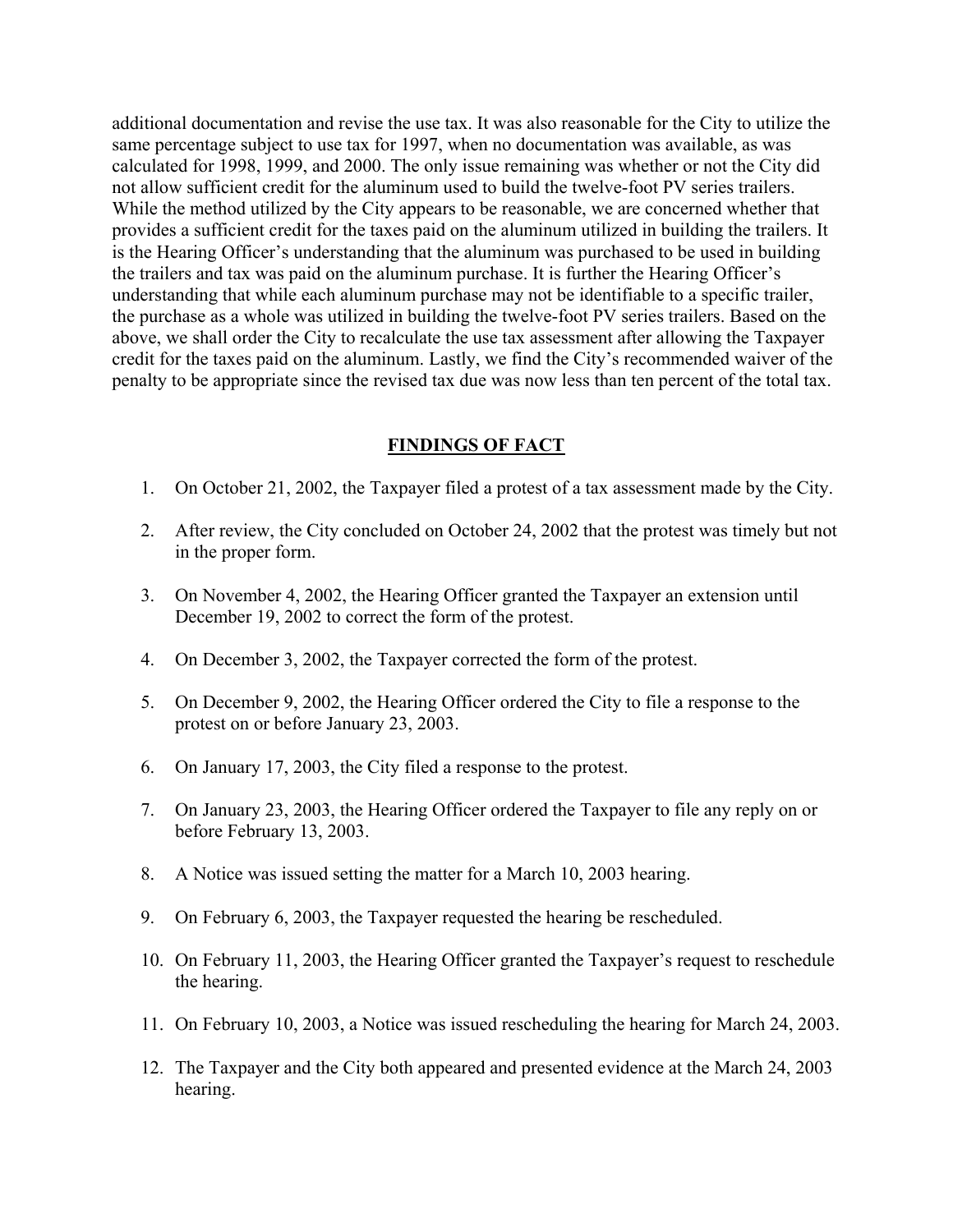- 13. On March 28, 2003, the Hearing Officer ordered the City to provide their comments/recommendations to the additional documentation provided by the Taxpayer at the hearing.
- 14. The Taxpayer was to file any reply on or before June 2, 2003.
- 15. On May 14, 2003, the Taxpayer requested an extension to provide more information to the City.
- 16. On May 16, 2003, the Hearing Officer granted the Taxpayer's request and extended the response date of the City to June 18, 2003 and the Taxpayer's reply until July 2, 2003.
- 17. On June 18, 2003; the City requested an extension for their response.
- 18. On June 21, 2003, the Hearing Officer granted the City an extension until July 25, 2003 and the Taxpayer an extension until August 8, 2003.
- 19. On July 17, 2003, the City filed a response to the Taxpayer's additional documentation.
- 20. On August 7, 2003, the Taxpayer filed a reply.
- 21. On August 21, 2003, the Hearing Officer closed the record and indicated a written decision would be issued on or before October 6, 2003.
- 22. On September 4, 2003, the Taxpayer filed a letter inquiring about the appeal process.
- 23. The Taxpayer was in the business of leasing or renting steel storage containers and manufacturing storage containers.
- 24. The City conducted an audit for the period January 1997 through June 2000 and assessed additional taxes of \$29,066.66.
- 25. In addition, the City assessed a penalty in the amount of \$2,906.66 for failure to timely pay taxes and interest up through August of 2002 in the amount of \$11,723.44.
- 26. The Taxpayer failed to provide records during the audit to support their claim that revenues were exempt from tax or that tax was paid on the purchases.
- 27. Subsequent to the hearing, the Taxpayer provided additional documentation to demonstrate certain sales were exempt and that some transactions were non-taxable.
- 28. After review of the additional documentation, the City recommended adjustments to the original assessment.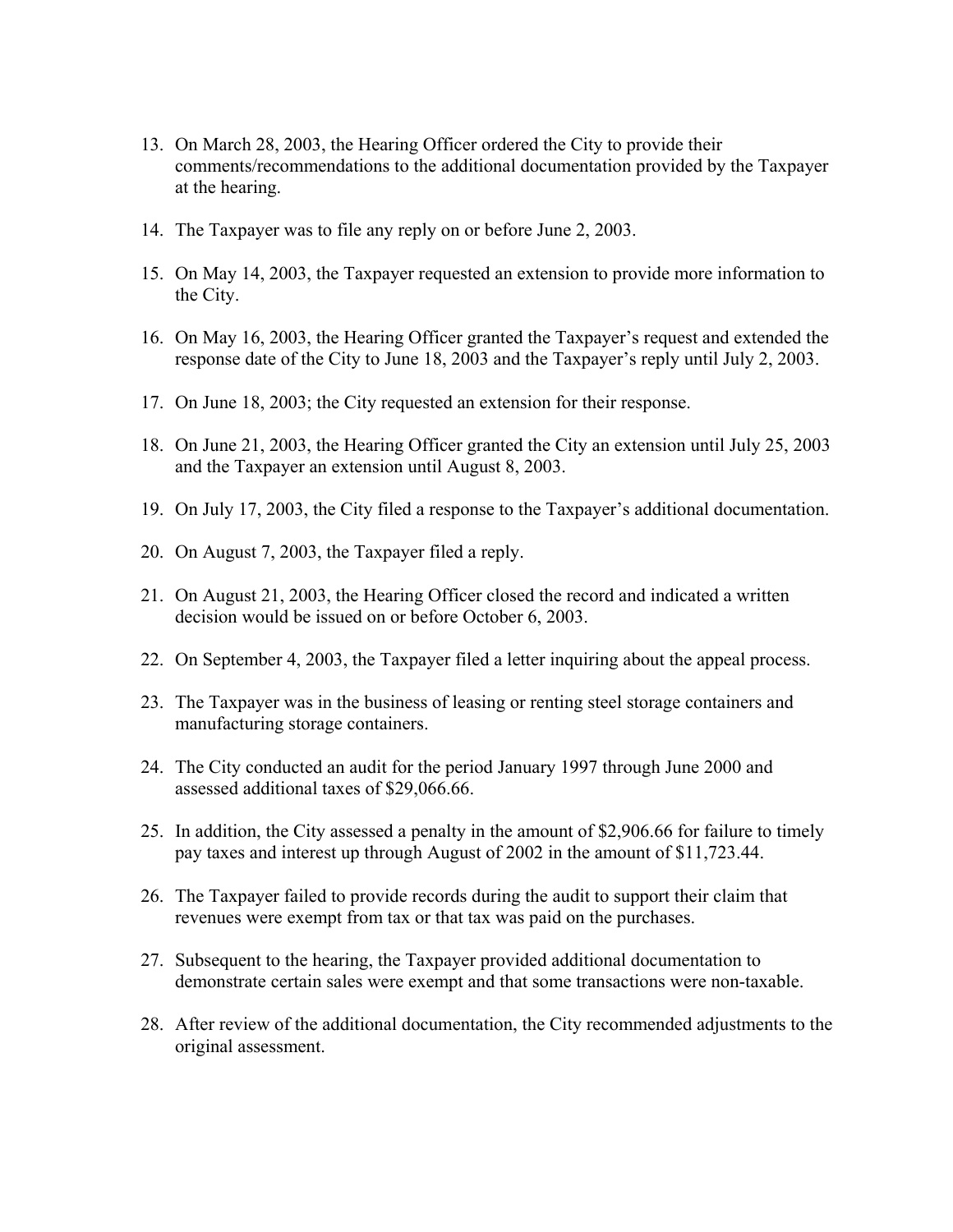- 29. The City recalculated the error rate for rental of tangible personal property to be 0.3647 percent and the error rate for retail sales to be 5.2170 percent.
- 30. As a result of the error rate change, the City revised the privilege license tax from \$18,326.43 to \$11,856.85.
- 31. Subsequent to the hearing, the Taxpayer also provided documentation for some of the fixed assets for 1998, 1999, and 2000.
- 32. After review, the City concluded that the Taxpayer built many of their fixed assets and the Taxpayer had documents to show how much was for materials.
- 33. The Taxpayer was able to show that some of the materials were taxed upon purchase and thus not subject to the use tax.
- 34. Based on the additional documentation, the City recommended the assessment be adjusted.
- 35. The Taxpayer provided invoices for aluminum purchased from *XYZ* on which tax was paid.
- 36. The City rejected the *XYZ* documentation because the aluminum could not be identified to the twelve-foot PV series trailer for 1999, to determine the amount subject to use tax.
- 37. The City concluded the percentage subject to use tax was 55.1919 percent.
- 38. The City applied the 55.1919 percent to 1997 when, no documentation was available.
- 39. The City also applied the 55.1919 percent to the twelve-foot PV series trailers for 1999 when documentation could not be identified to the trailers.
- 40. Utilizing the 55.1919 percent, the City recommended the use tax assessment be revised from \$17,889.43 to \$9,907.22.
- 41. Because the revised tax due was less than ten percent of the total tax paid for the audit period, the City recommended the penalty of \$2,906.66 be waived.
- 42. The twelve-foot PV series trailers are primarily made from aluminum and the Taxpayer paid taxes on all of the aluminum purchased.
- 43. The Taxpayer provided the City with a bill of materials that proves what the trailers are made of.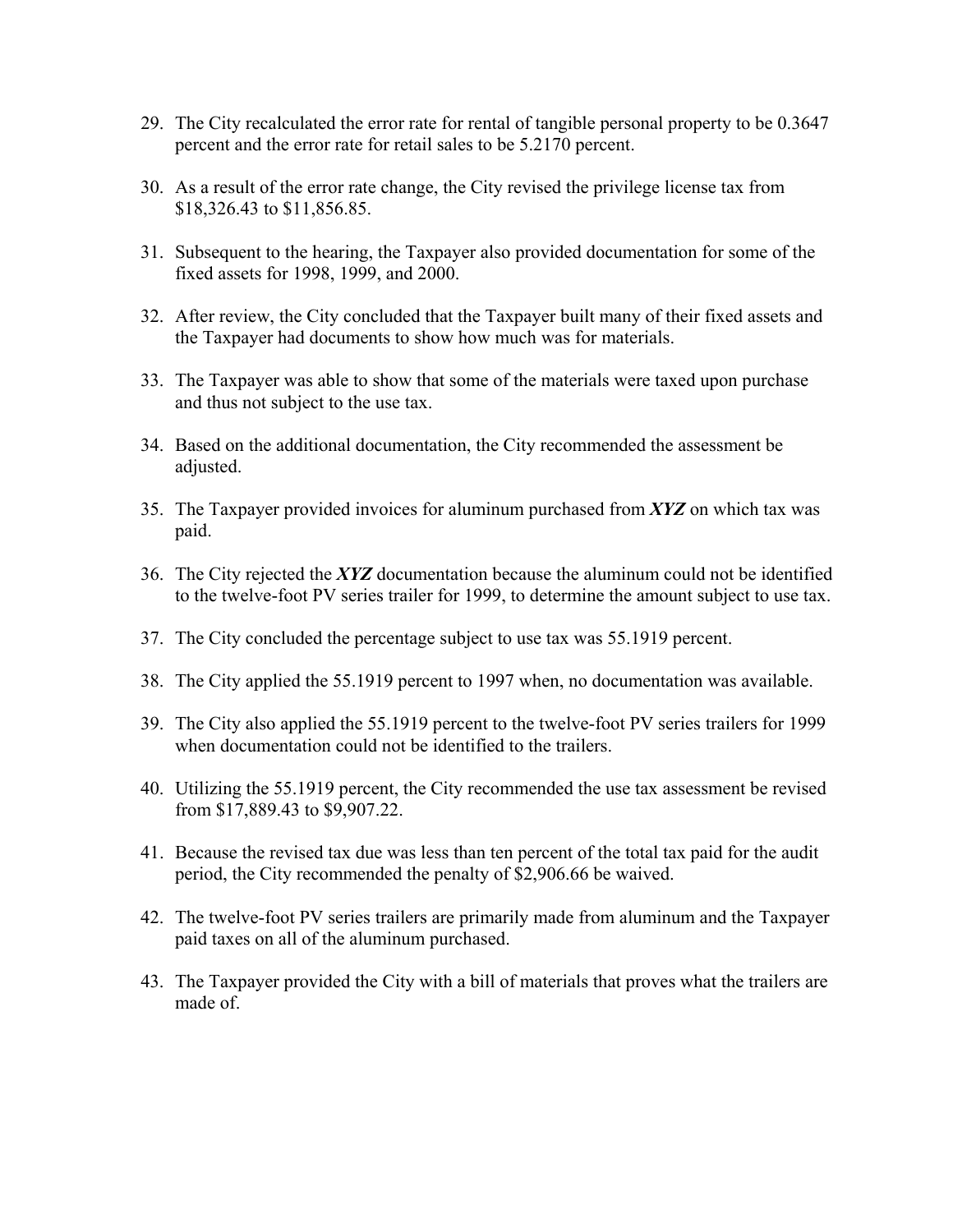# **CONCLUSIONS OF LAW**

- 1. Pursuant to ARS Section 42-6056, the Municipal Tax Hearing Officer is to hear all reviews of petitions for hearing or redetermination under the Model City Tax Code.
- 2. The Taxpayer had underreported rental income from tangible personal property pursuant to Section 450 and underreported retail sale revenues pursuant to Section 460.
- 3. Section 350 requires that taxpayers keep and preserve adequate records to determine the amount of tax for which they are liable.
- 4. Section 360(a) provides that all exemptions and credits are conditional upon adequate proof and documentation.
- 5. During the audit process, the Taxpayer failed to provide sufficient documentation to support claimed exemptions.
- 6. At the hearing, the Taxpayer provided additional documentation in support of its claimed exemptions.
- 7. It was proper for the City to review the additional documentation and revise the error rate to reflect the new documentation provided by the Taxpayer.
- 8. During the audit process, the Taxpayer failed to provide sufficient documentation to support its claim that it had already paid taxes on the materials used to build assets subject to the use tax.
- 9. At the hearing and subsequent to the hearing, the Taxpayer provided documentation to demonstrate it paid taxes on materials for some fixed assets for 1998, 1999, and 2000.
- 10. It was proper for the City to review the additional documentation and revise the use tax to reflect the new documentation provided by the Taxpayer.
- 11. The Taxpayer has not received sufficient credit for taxes paid on aluminum utilized to build the twelve-foot PV series trailers.
- 12. The City's recommended waiver of the penalty is appropriate since the revised tax due was now less than ten percent of the total tax.
- 13. The Taxpayer's protest should be granted to the extent that it is consistent with the Discussion herein.